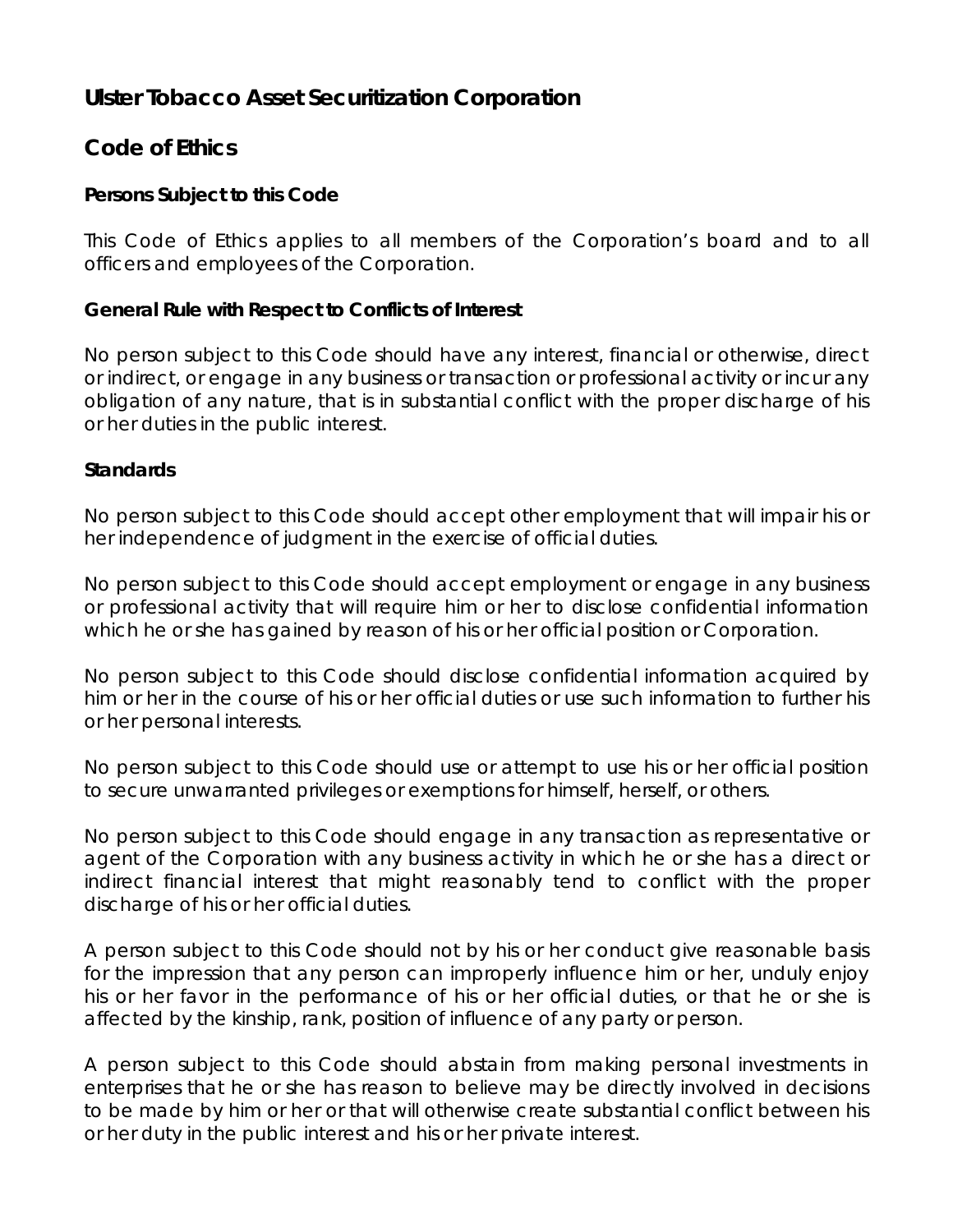A person subject to this Code should endeavor to pursue a course of conduct that will not raise suspicion among the public that he or she is likely to be engaged in acts that are in violation of his or her trust.

If any person subject to this Code has a financial interest, direct or indirect, in a transaction between the Corporation and any other person or entity, or if the Corporation is considering entering into any such transaction, he or she must:

disclose such interest by filing with the Corporation a written statement that he or she has a financial interest in such transaction, which statement will be open to public inspection; and

abstain from voting as a director on any matter relating to such transaction that is before the Board of Directors.

No person subject to this Code may accept or arrange for any loan or extension of credit from the Corporation or any affiliate of the Corporation.

### **Reporting and Investigation of Violations; Sanctions**

Any person subject to this Code who has credible information that a violation of this Code has occurred, is occurring or is imminent must promptly bring such information to the attention of the Governance Committee of the Board.

Unless otherwise directed by the Audit Committee or the full board, the Governance Committee will have the responsibility for investigating and responding to violations reported under this section. The Governance Committee will also ensure that the full Board (other than the member who is the subject of a report) is promptly informed of all violations reported under this section that are considered credible and meritorious.

If the Board determines that a violation of the Code has occurred, the Board will determine the appropriate actions to be taken after considering all relevant facts and circumstances. Such actions may include removal of a Board member or termination of the employment of an officer or employee and will be reasonably designed to:

deter future violations of the Code or other wrongdoing; and

promote accountability for adherence to the policies of this Code and other applicable policies.

In determining the appropriate sanction in a particular case, the Board may consider the following matters:

the nature and severity of the violation;